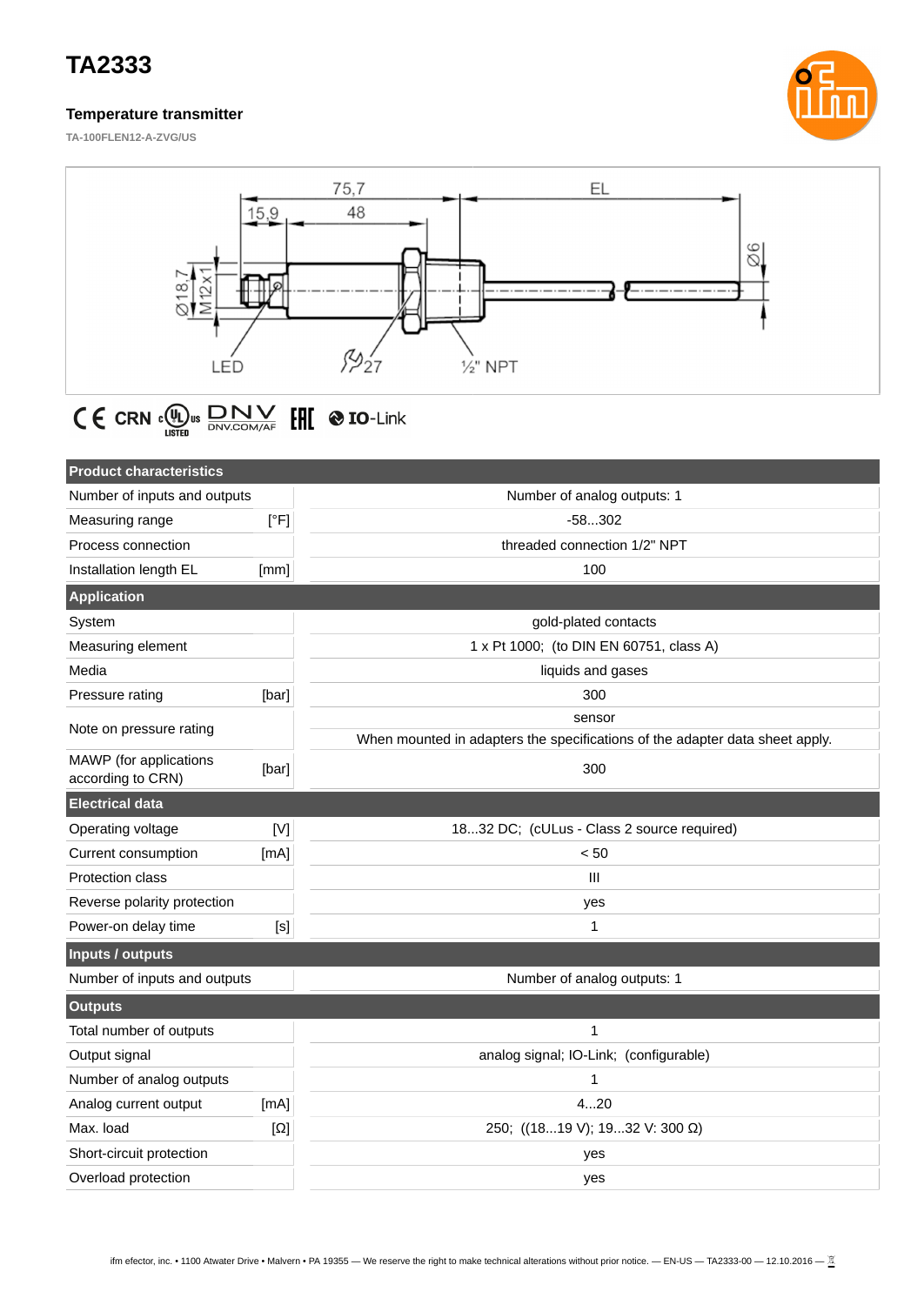## **TA2333**

### **Temperature transmitter**

**TA-100FLEN12-A-ZVG/US**



| <b>Measuring/setting range</b>       |                                                                               |                  |  |  |
|--------------------------------------|-------------------------------------------------------------------------------|------------------|--|--|
| [°F]<br>Measuring range              | $-58302$                                                                      |                  |  |  |
| Factory setting                      | $0300$ °F                                                                     |                  |  |  |
| Resolution                           |                                                                               |                  |  |  |
| Resolution of analog output<br>[K]   | 0.04                                                                          |                  |  |  |
| <b>Accuracy / deviations</b>         |                                                                               |                  |  |  |
| Precision analog output<br>[K]       | $\pm$ 0,3 + ( $\pm$ 0,1 % MS)                                                 |                  |  |  |
| Temperature coefficient              | 0,1; (In case of deviation from the reference condition $25 \pm 5^{\circ}$ C) |                  |  |  |
| [% of the span $/$ 10 K]             |                                                                               |                  |  |  |
| <b>Reaction times</b>                |                                                                               |                  |  |  |
| Dynamic response T05 / T09<br>[S]    | 1/3                                                                           |                  |  |  |
| Interfaces                           |                                                                               |                  |  |  |
| Communication interface              | IO-Link                                                                       |                  |  |  |
| Transmission type                    | COM2 (38,4 kBaud)                                                             |                  |  |  |
| IO-Link revision                     | 1.1                                                                           |                  |  |  |
| <b>Operating conditions</b>          |                                                                               |                  |  |  |
| [°C]<br>Ambient temperature          | $-2580$                                                                       |                  |  |  |
| [°C]<br>Storage temperature          | $-40100$                                                                      |                  |  |  |
| Protection                           | IP 67; IP 68; IP 69K                                                          |                  |  |  |
| <b>Tests / approvals</b>             |                                                                               |                  |  |  |
| <b>EMC</b>                           | DIN EN 61000-6-2                                                              |                  |  |  |
| Shock resistance                     | DIN IEC 68-2-27                                                               | 50 g (11 ms)     |  |  |
| Vibration resistance                 | <b>DIN IEC 68-2-6</b>                                                         | 20 g (102000 Hz) |  |  |
| <b>MTTF</b><br>[years]               | 572                                                                           |                  |  |  |
| UL approval                          | UL approval number                                                            | K002             |  |  |
| <b>Mechanical data</b>               |                                                                               |                  |  |  |
| Weight<br>[g]                        | 134.5                                                                         |                  |  |  |
| <b>Dimensions</b><br>[mm]            | Ø 18.7                                                                        |                  |  |  |
| Material                             | stainless steel (1.4404 / 316L); PEI; FKM                                     |                  |  |  |
| Materials (wetted parts)             | stainless steel (1.4404 / 316L)                                               |                  |  |  |
| Process connection                   | threaded connection 1/2" NPT                                                  |                  |  |  |
| Probe diameter<br>[mm]               | 6                                                                             |                  |  |  |
| Installation length EL<br>[mm]       | 100                                                                           |                  |  |  |
| <b>Displays / operating elements</b> |                                                                               |                  |  |  |
| <b>Display</b>                       | operating status                                                              | 1 x LED, green   |  |  |
| <b>Remarks</b>                       |                                                                               |                  |  |  |
| Remarks                              | $MS = set measuring span$                                                     |                  |  |  |
| Pack quantity                        |                                                                               | 1 pcs.           |  |  |
| <b>Electrical connection</b>         |                                                                               |                  |  |  |

Connector: 1 x M12; Contacts: gold-plated